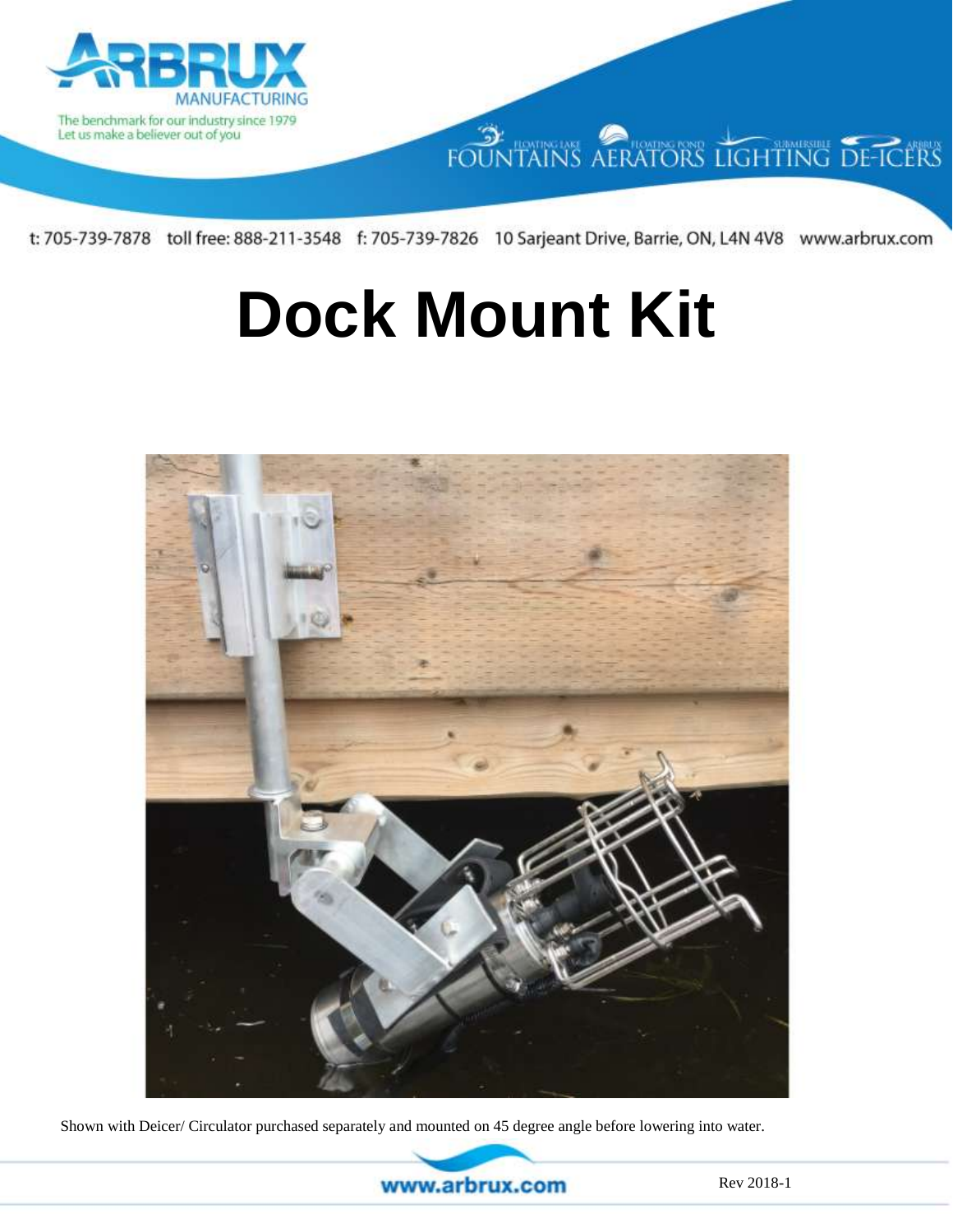Congratulations on choosing an Arbrux Limited product. We at Arbrux Limited appreciate your decision for choosing our premium quality equipment. The following is a manual regarding the installation, usage care and storage of your product. Please store this manual in an easily accessible location. DO NOT DESTROY.

### **General Information**

The following is provided to inform persons of potential injury hazards inherent with this product. This dock mount bracket is designed so you can adjust the flow of water from your deicer/ circulator. It can be adjusted from vertical to horizontal and rotated to optimize flow direction.

## **IMPORTANT SAFETY INSTRUCTIONS**

 Under no circumstances should anyone enter the body of water when the product is plugged in and/or in operation. It is NEVER recommended to enter water when any type of electrical equipment is in use. Turn off power and lock out before installing or servicing.

 Before attempting installation, service or maintenance to the equipment in any body of water a coast guard approved flotation device must be worn.

 Always use a Class A Ground Fault Protected circuit to power your equipment . The unit must be grounded. Failure to connect to a proper Class A ground fault protected circuit could result in injury or death. Ground Fault Circuit interrupters must be tested upon installation and monthly thereafter.

 Attempting to install or service the product from an unstable work platform could result in injury or death. Installation and/or service work must be done from a stable work platform to avoid the possibility of capsizing.

- All units are intended for permanent connection and must be installed by a qualified electrician.
- Do not operate the equipment out of water.

 3 Phase products require a startup test to ensure correct rotation. If rotating in the opposite direction damage to the unit may occur. Motors rotate counter clockwise when looking at propeller end.

 Arbrux Limited recommends that precautions be taken around open water and thin ice. Please install appropriate signage, lights, fencing or other safety notices to inform the general public of potential danger. Alternate safety measures may be required by law in your area.

Immediately inspect the shipment upon arrival. Any external evidence of loss or damage must be noted on the freight bill or express receipt, and signed by the carrier's agent. Failure to adequately describe such external evidence of loss or damage may result in the carrier refusing to honor a damage claim. The form required to file such a claim will be supplied by the carrier. **If an order has a short shipment, you must notify Customer Service within 5 days of receipt along with appropriate proof of short shipment. Otherwise shipment will be considered accepted as delivered.** 



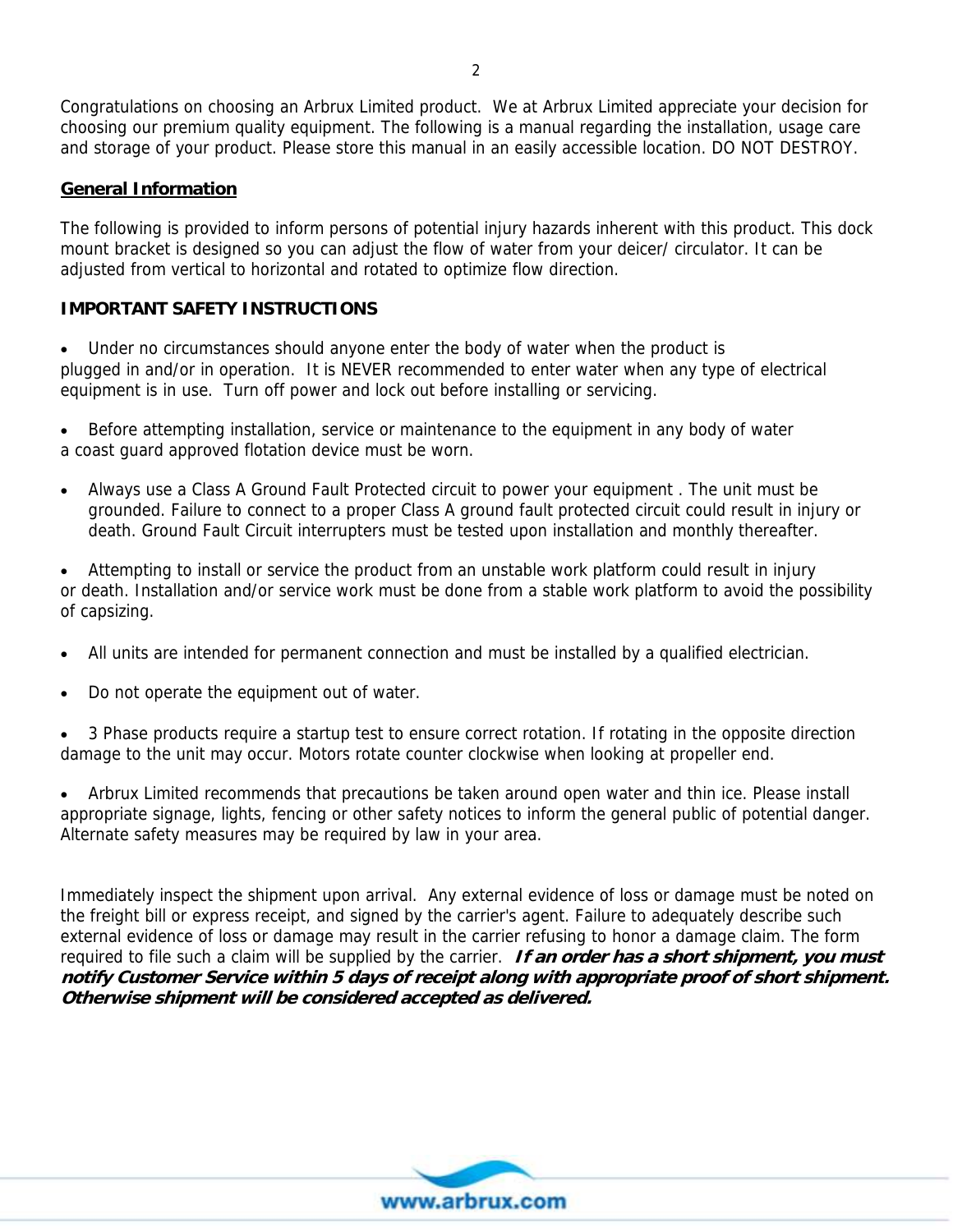## **Assembly**

## **Standard Dock Mount Kits include:**

- 2 AR100SC98 Stainless Steel gear clamp 4 AR100SC93 3/8-7x2" Galvanized Hex Lag
- 1 AR100SC05 Side Dock Mount Bracket
- 1 AR100SC07 Pitch Angle Motor Mount with rubber
- 2 AR100SC96 #8x1-5/8" SS Screw

AR100SC06 or AR100SC10 or AR100SC11 depending on 1

> model purchased

Rotation Assembly or fixed pole in 5 or 6 foot length depending on model purchased.



**1.** Fasten side dock mount bracket to dock with two #8x1-5/8" SS screws to locate it. Next install four 3/8-7x2" galvanized lag screws. Ensure dock surface being mounted to is solid and sound and will hold bracket securely. Mounting to inadequate surface may cause failure. **Some dock applications may require alternate mounting method for the side dock mount bracket installation.**



**2.** Slide one gear clamp under motor cable as shown.



3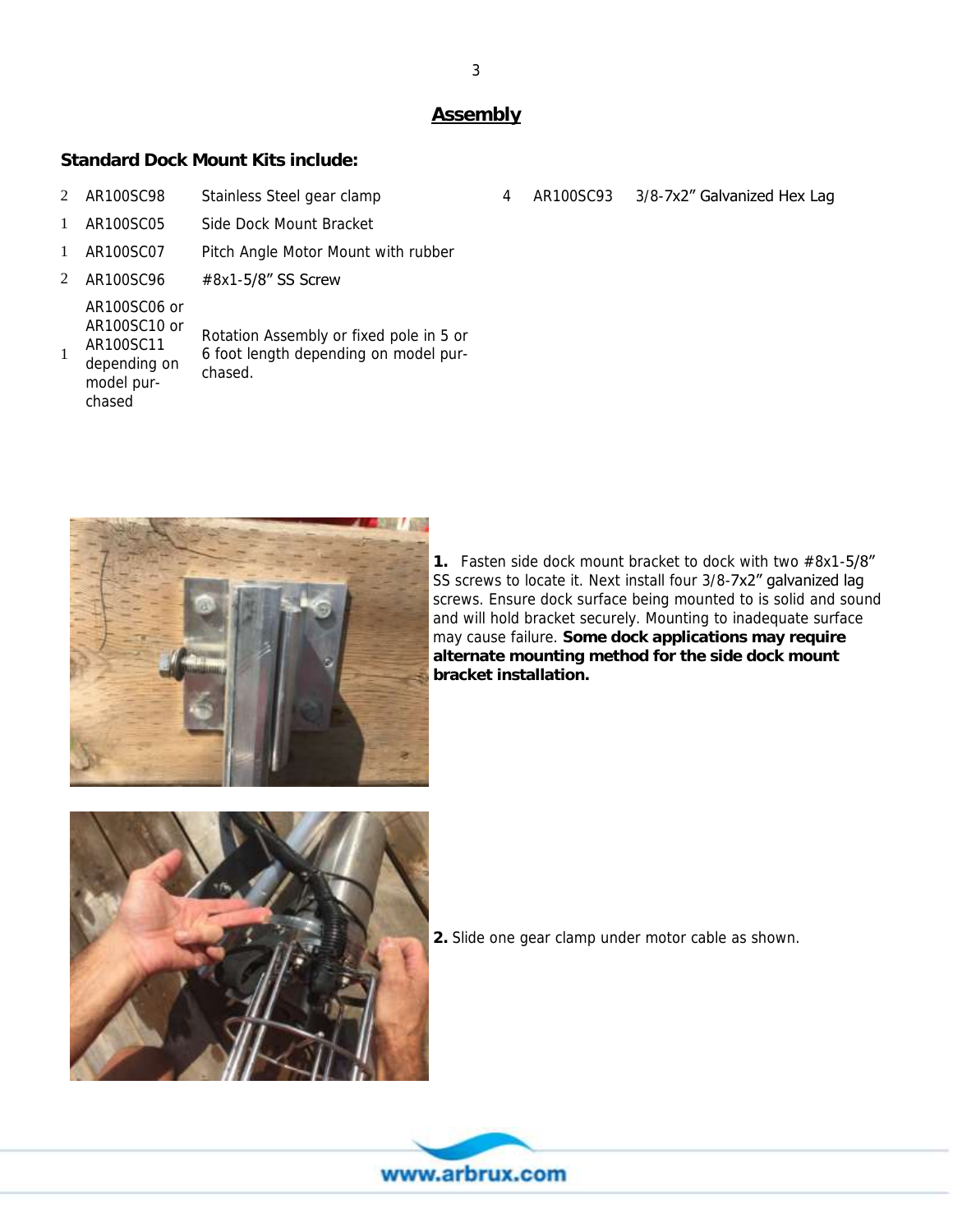

**3.** Place gear clamp from previous step through both rubber mounts as shown and tighten securely.

**4.** Place second gear clamp around motor and both rubber mounts as shown and tighten securely.

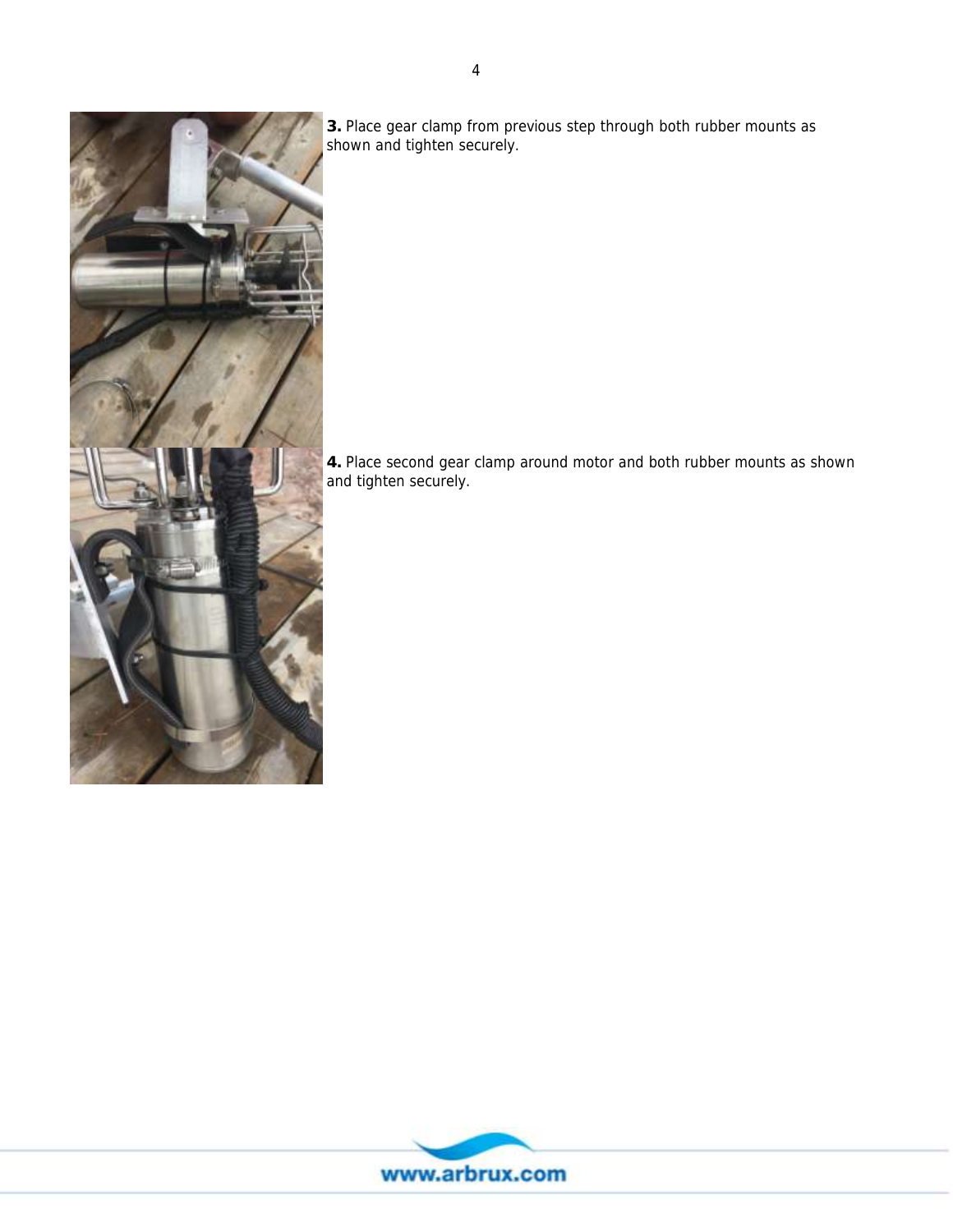

**5.** Install rotation or fixed pole assembly (depending on model purchased) to side dock mount bracket.

**6.** Choose mounting angle of pump from vertical (shown) to horizontal. Do not angle pump propeller down as it will cause pump damage and may erode lake bottom. Center and tighten motor angle mount securely when angle is set.



**7.** Lower pump in to water. Ensure it is at least 1 foot off of lake bottom and will not erode bottom or around footings and piers. Tighten side dock mount bracket securely. (on fixed pole models adjust direction of thrust on this step)

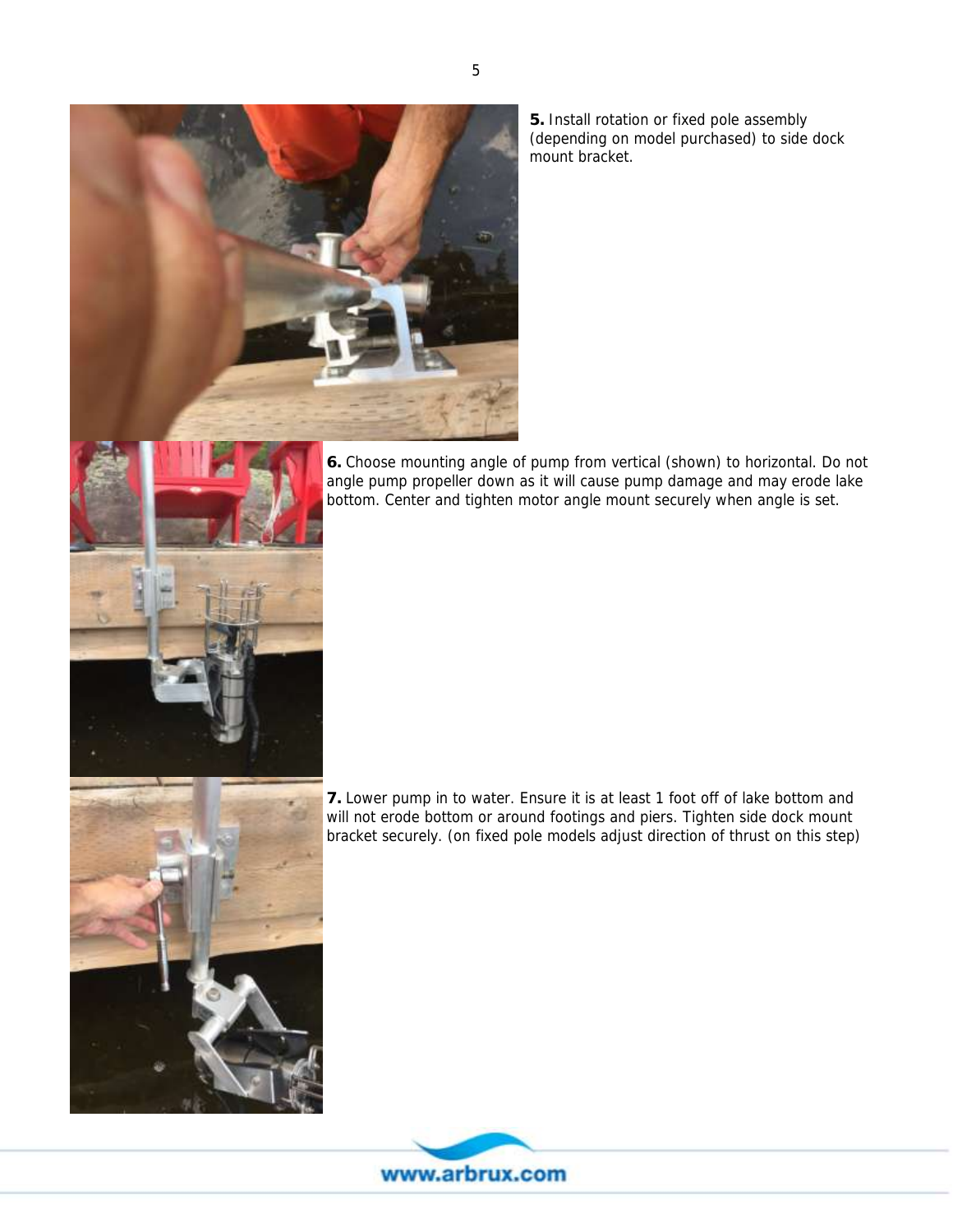

**8.** Fasten power cable to top of tube and ensure that it does not become entangled in propeller or falls in water.



**9.** Rotate angle of thrust to required position with top handle. (only on models with rotary pole) (Fixed pole model direction adjusted on previous step 7)

**10.** Tighten rotation lock bolt. Do not over tighten. (only on models with rotary pole)



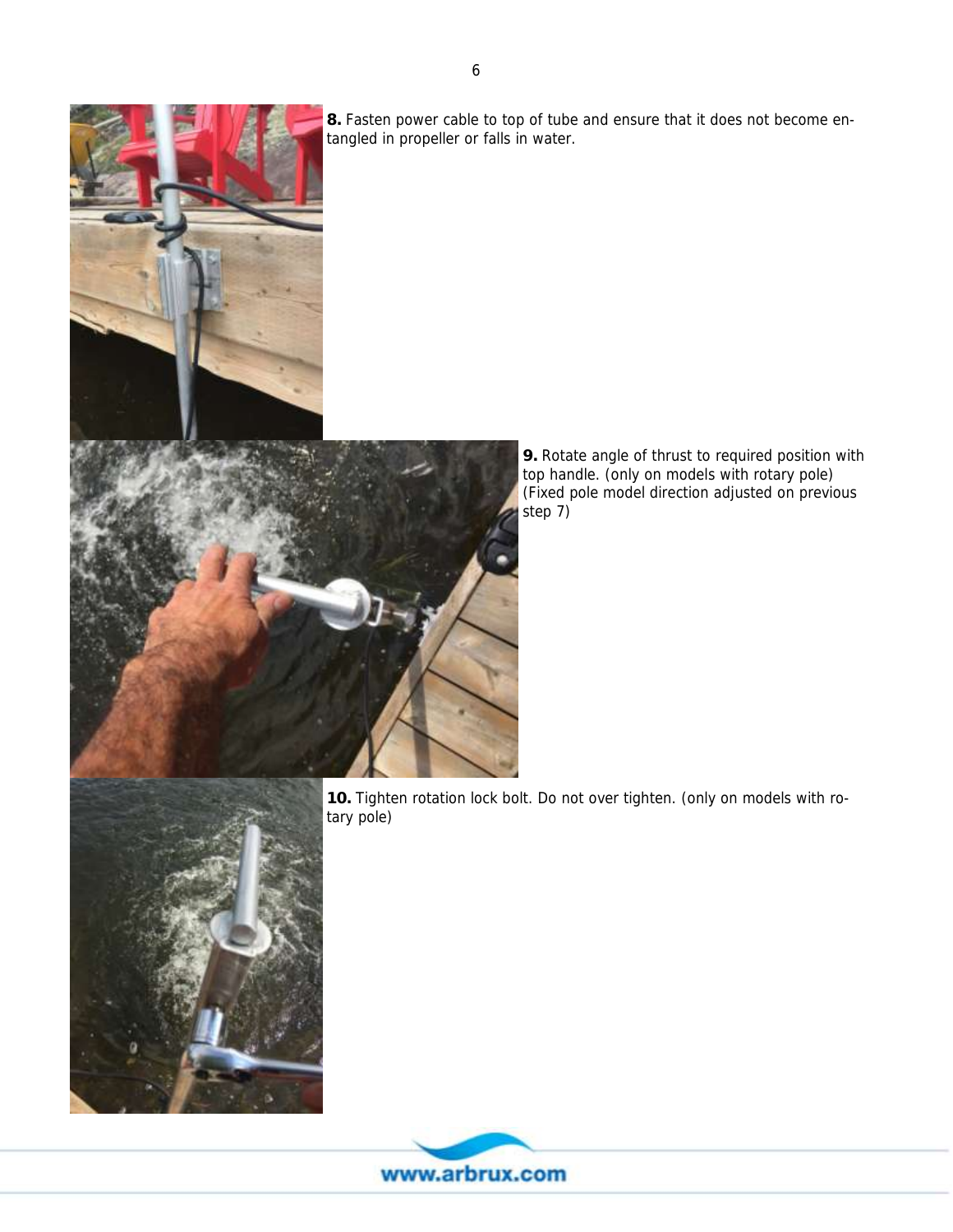

Pump shown in 45 degree position with water flow along dock edge.

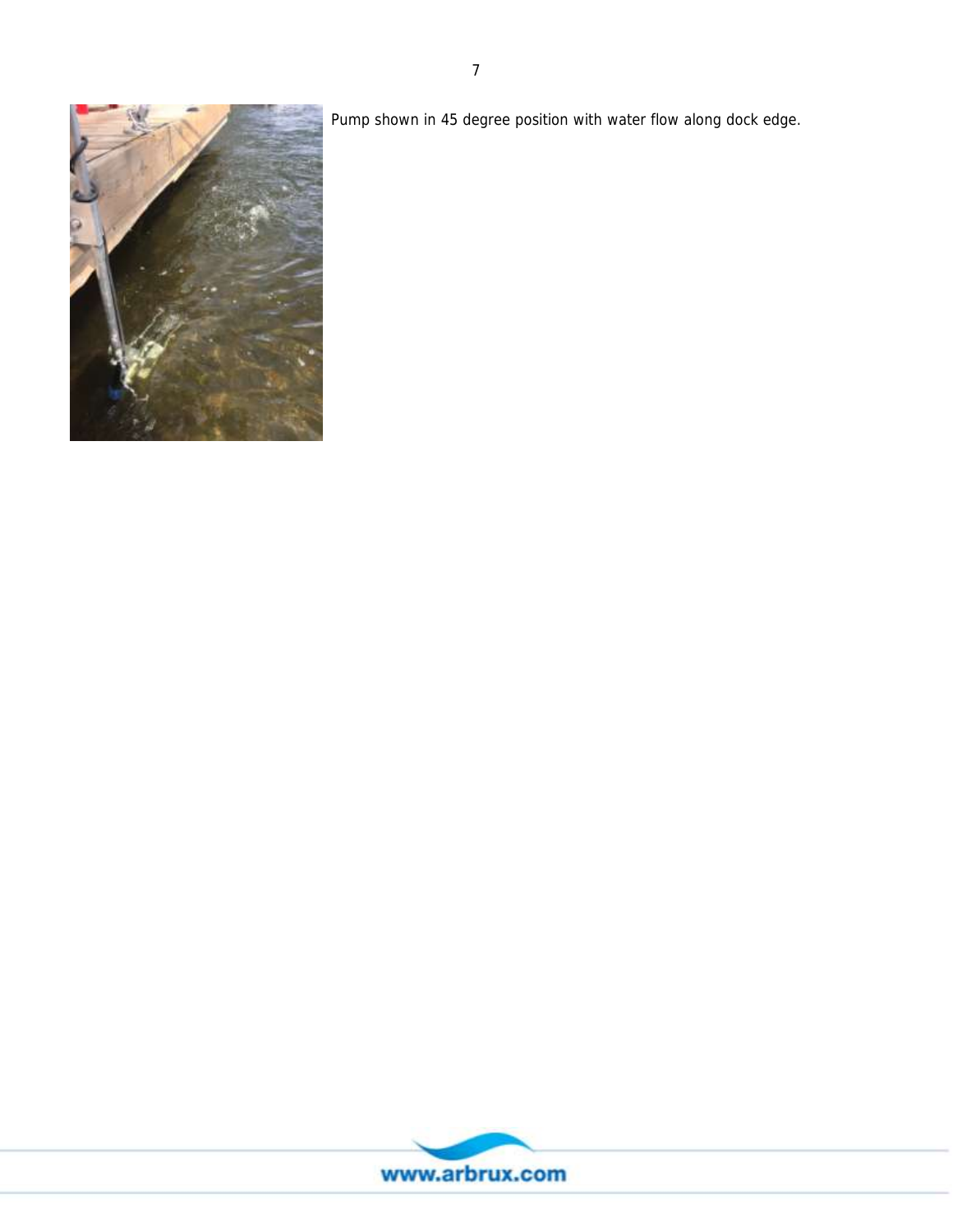#### **1 Year Limited Warranty**

Arbrux Limited warrants this product against failure due to defects in materials or workmanship for 1 year from date of shipment to the original purchaser when installed by qualified personnel. There is no warranty if it not fastened securely to a solid surface.. This warranty applies to the product when operated under normal and proper conditions as determined by the manufacturer upon examination and when owned by the original purchaser who has registered the warranty within 30 days of purchase. Please include original proof of purchase with the warranty registration card. Any alterations to or substitution for items in this system, unless allowed by the installation instructions, will void the product warranty. This is the only warranty that Arbrux Limited makes for its product and it is in lieu of any other warranties, express or implied and any other obligation or liability whatever on the part of Arbrux Limited. In no event shall Arbrux Limited be held liable for any special or consequential damages.

#### **Warranty Claim Procedure**

Warranty determination will be made by our technical service department in accordance with the appropriate warranty policies. All warranty returns must be accompanied by a valid RA number. This number can be obtained by contacting Arbrux Limited Customer Service. Original purchaser must have registered warranty with installation checklist for all warranty returns. Model and serial number must be provided. Please mark the RA number prominently on outside of the box(s) being shipped.

Items returned for warranty are FOB Arbrux Limited and should be returned in the original packaging to ensure minimal return shipping costs. If the original packaging is not retained and used by the customer, Arbrux Limited will supply replacement packaging (at a nominal charge) upon return of the equipment. Only complete assemblies including power cable will be considered for warranty repair.

#### **Repair Returns**

To avoid any delays in the repair of equipment in question, please contact the factory at 888-211-3548 to determine what portion or portions of the equipment in question should be returned. The product is to be returned completely assembled. Do not disassemble any portion without prior written authorization.

Shipping is FOB Arbrux Limited and all items should be returned in the original approved packaging to ensure minimal shipping charges. If the original packaging is not retained and used by the customer, Arbrux Limited will supply replacement packaging (at a nominal charge) upon return of the equipment to the customer.

Upon inspection of the returned equipment, you will be contacted by Arbrux Limited with an explanation of the repairs and charges if any. NO REPAIRS WILL BE MADE UNLESS AUTHORIZED BY THE OWNER OR AGENT.

> **You may contact:** Arbrux Limited 10 Sarjeant Drive Barrie, On, L4N 4V8 1 (888)-211-3548